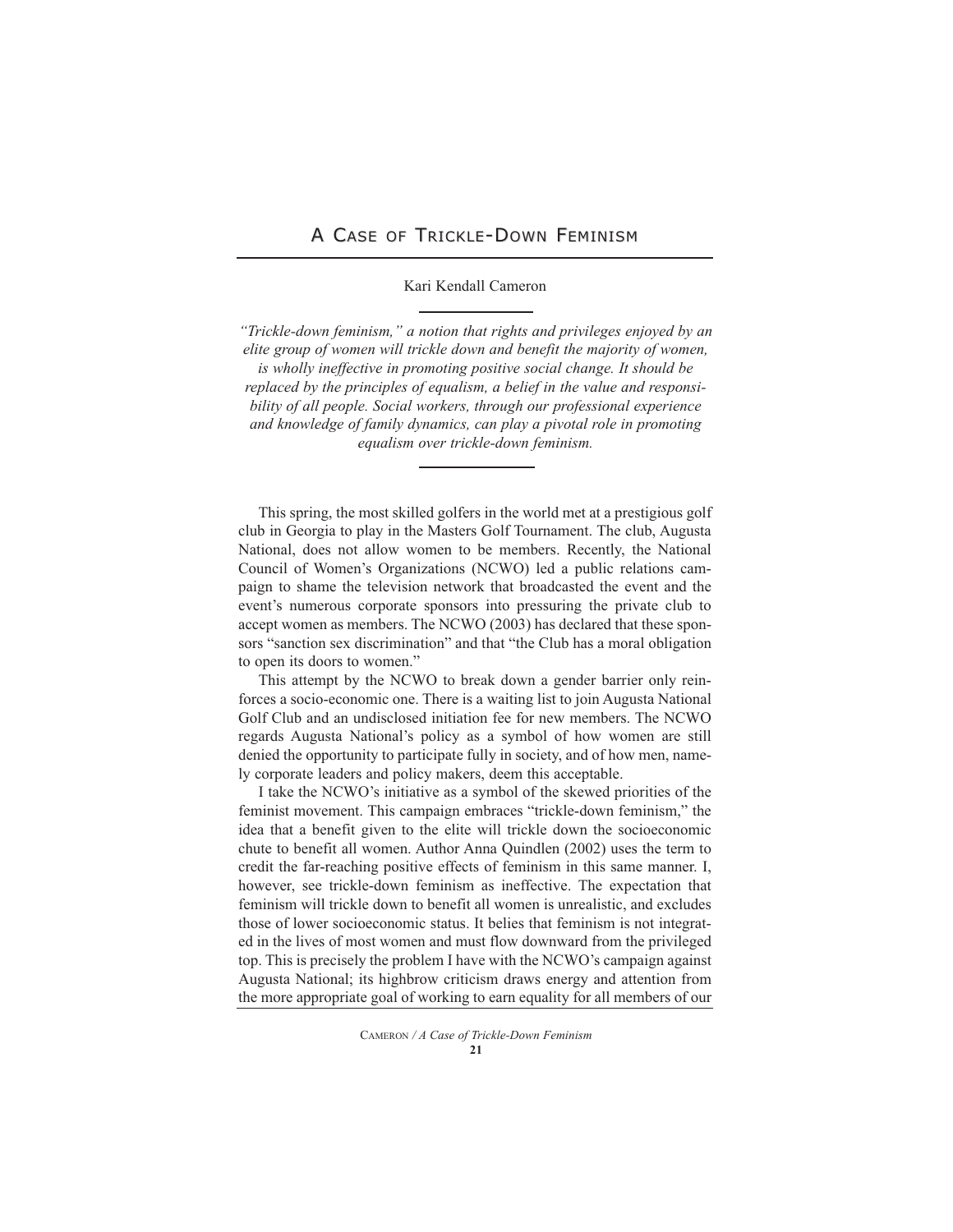society.

Social workers can appreciate the rich heritage of the feminist movement and benefit from its concrete gains. However, the natural evolution of ideas suggests that we become much more than feminists. Demanding more social, personal, and political freedom for women to make their own choices is still relevant and necessary and has been a hallmark of feminists' aims. Yet, only one-quarter of women identify themselves as feminists (Hymowitz, 2002). Perhaps a new designation is necessary: one that is inclusive and captures the essence of the quest for fair opportunities and equitable choices for both sexes, across socioeconomic status. Those who acknowledge and respect the importance of equality in our society, as well as support policy initiatives to strengthen it, may call themselves "equalists." The call for equalism as an alternative to feminism is beginning to gain momentum in popular culture as a means of clarifying the often contradictory and confusing connotations of the term "feminist" (Minx, 1999). For those men and women disillusioned by the association of feminism with the practice of trickle-down feminism, the concept of equalism could serve as a unifying remedy.

The NCWO's agenda includes many legislative initiatives that aim to improve the quality of life for millions of Americans; however, the attention showered on Augusta's policy has defined the purpose and mission of NCWO for the public at large. It is striking how much media attention the NCWO's campaign has received and how many of the organization's resources have been put into it. In business, wise investments generate capital and poor investments set a company back. This is also true with political capital. The NCWO has squandered resources that could be used to advance the rights of members of our society. Equalism, rather than the elitist approach of trickle-down feminism, is more in line with a utilitarian approach to facing problems that keep socioeconomic segments of our society separate. Attacking a prestigious golf club's membership policy ultimately benefits only a handful of wealthy women.

Equalists must protect the underrepresented and underserved. Social change drawn from the spirit of equalism reflects an inherent respect for men and women in all segments of society, a level of respect that is already a part of our social work heritage. Equalist social workers know the power of labels and language. They resist labeling problems as "women's" or "men's." An equalist social worker acknowledges the common etiology of a problem, draws solutions from men and women, and does not try to address social problems affecting both genders by only looking at half of the equation.

Mary Wollstonecraft (1792), the 18th century feminist philosopher, included in her book, *A Vindication of the Rights of Woman*, her opinion of

*Columbia University Journal of Student Social Work* Volume 1, Number 1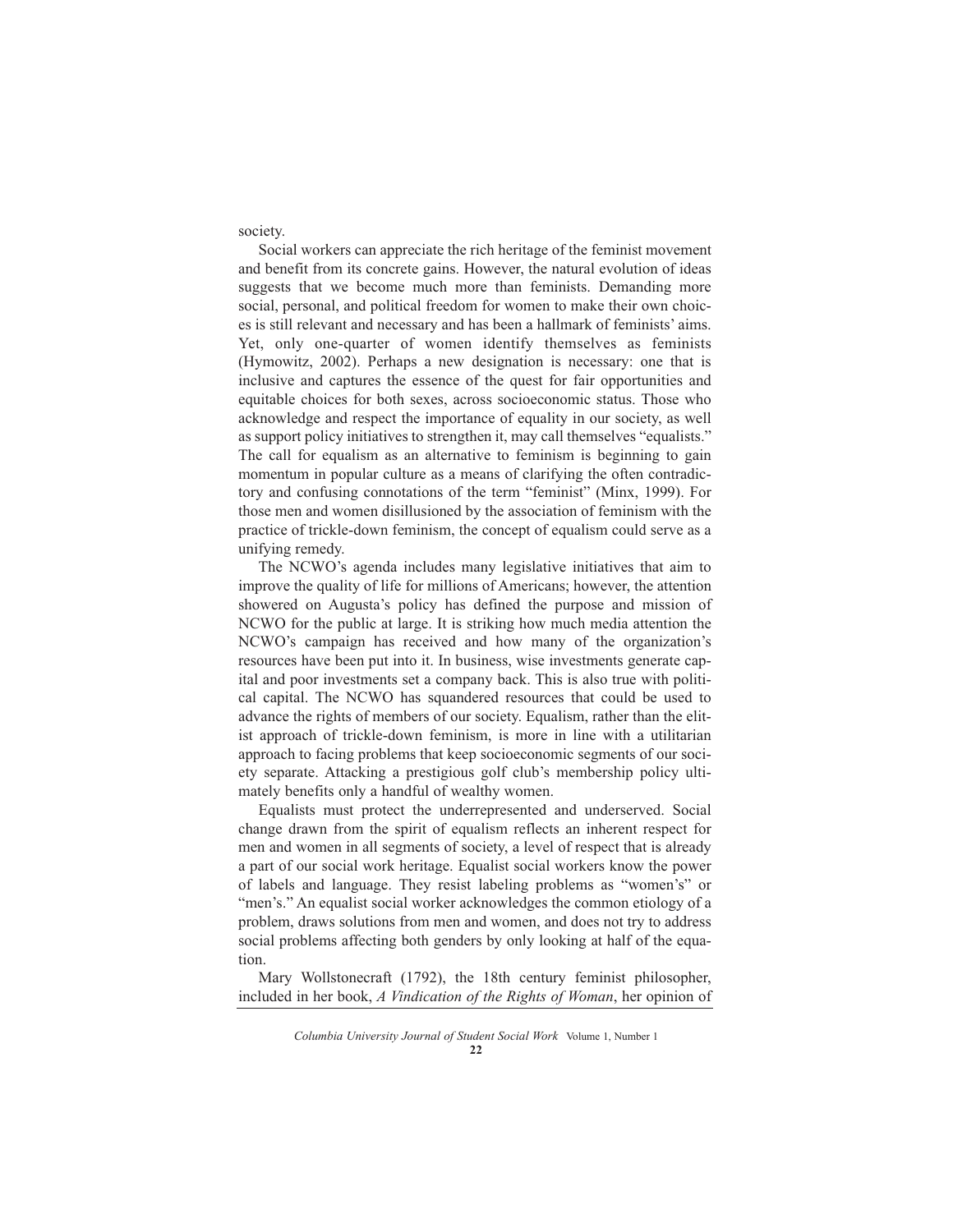national education: "It is not for the benefit of society that a few brilliant men should be brought forward at the expense of the multitude" (p. 168). Her view that educational rights should not be limited to a few also applies to the civic and social rights we wish for women to enjoy. Our clients will not realize the benefit of a female millionaire playing golf at a private club, yet we are spending precious political capital on this campaign. Our future is not at a golf course for the wealthy. In fact I, and many women, want no part of the effort. It simply has no relevance in the lives of most women.

In addition to the practice of trickle-down feminism, the pervasive notion of "women's issues" undercuts the commonality we share as humans. We are discounting our inter-gender relationships and reinforcing a segregated world. By labeling such things as childcare, reproductive health, and welfare as "women's issues," we are severing men's vested interest in these issues and, in effect, absolving men of their roles and responsibilities. Social workers know the dynamics and interconnections of male and female members of the family. We see the family in its entire ecosystem, and have a duty to present the integrated nature of problems affecting families we serve. A grieving father, brother, or son facing the loss of his mother, sister, or daughter to breast cancer would not consider it only a "woman's issue." Men and women are in this society together, and the struggles of one will be felt by the other.

Trickle-down feminism should be replaced by an agenda that carries the traditions of the trail-blazing feminists who contributed much to our society and touched people of all socio-economic levels. Another classic example of trickle-down feminism is the movement to ratify the Equal Rights Amendment. The agenda should instead include a long-run lobbying effort to see the confirmation of Supreme Court Justices who will rightfully interpret "all persons" as written in the 14th Amendment of our Constitution.

According to Simon (1994), "Social workers' empowernment is, in part, contingent upon recognition by the public and its officials of the contributions being made to the social whole by members of the profession" (p. 192). As social workers, we are a crucial part of an informed debate, working and witnessing the dynamics of individuals and families in hospitals, public health clinics, foster care agencies, and countless other critical social service organizations. Our profession has the knowledge and experience to contribute to social policy instead of once again being sidelined as others dictate the direction of key policies affecting our clients. Trickle-down feminism will not perpetuate the changes necessary to advance all members in our society; moreover, it disregards those who are on the front lines of discrimination. Social workers in all capacities are critical to the promotion of equalism.

Allowing women membership in the Augusta National Golf Club will be